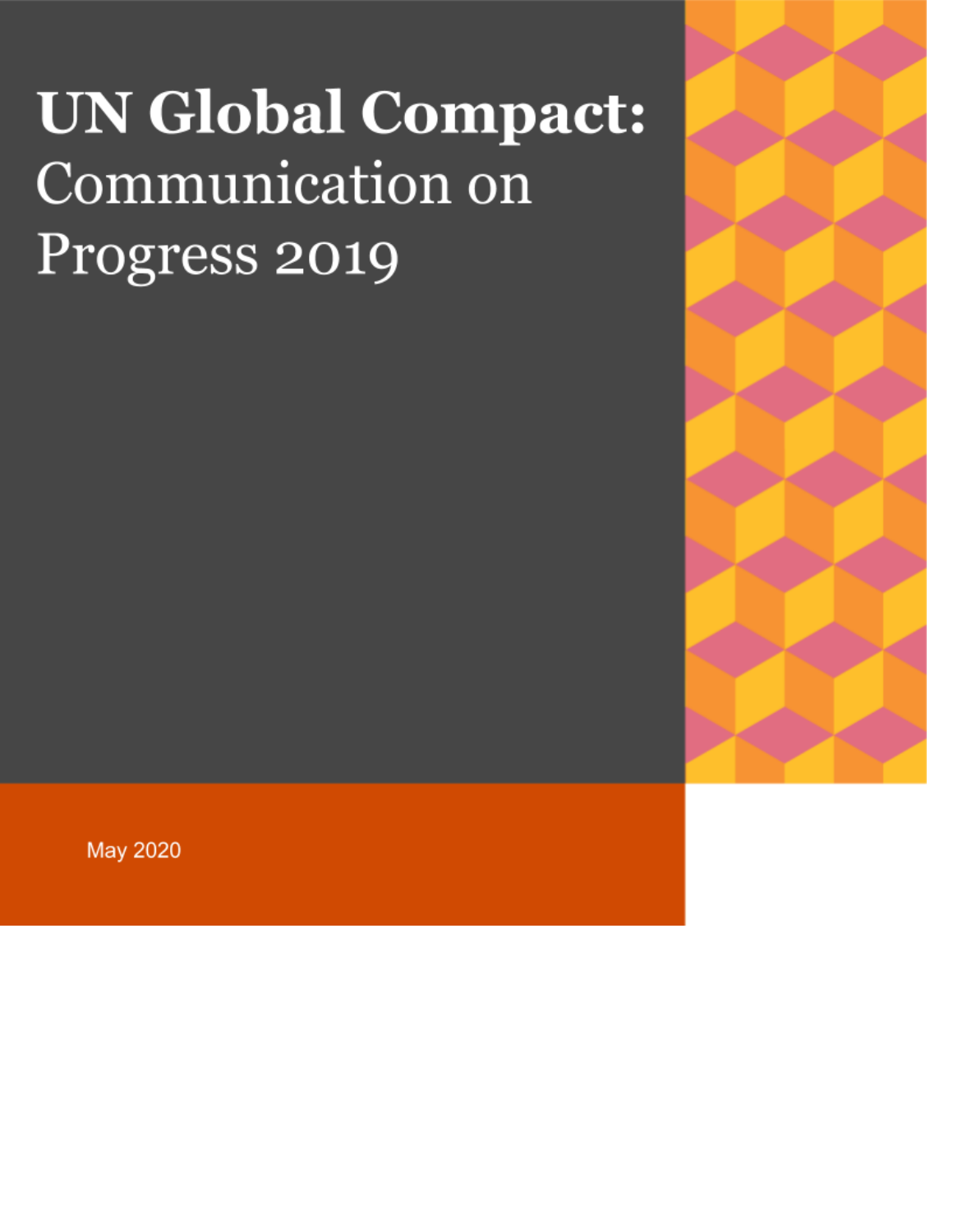## **Overview** UN Global Compact: Communication on Progress 2019

This document is PwC's Communication on Progress (COP) for the UN Global Compact (UNGC). It outlines our plans, progress and achievements aligned with the UNGC's ten principles.

As in previous years, this document highlights the relevant links to our existing approach to corporate reporting. The relevant information can be found in our [2019](https://www.pwc.com/gx/en/about/global-annual-review-2018.html) Global Annual [Review,](https://www.pwc.com/gx/en/about/global-annual-review-2018.html) our global Corporate [Responsibility](http://www.pwc.com/gx/en/about/corporate-responsibility.html) (CR) website and [individual](http://www.pwc.com/gx/en/site-information/site-index.html) firm websites. To demonstrate our alignment with the principles we have provided links to examples of our policies, public commitments, and specific initiatives, including work with clients.

The PwC brand is the brand under which the firms of PricewaterhouseCoopers International Limited (PwCIL) operate and provide professional services. Firms in our network have different priorities in relation to CR so our global CR strategy provides a common vision for leadership but allows for flexibility in the pace, prioritisation and localisation of activities. This document includes a number of case studies which highlight initiatives from firms that demonstrate how the principles are implemented. We recognise that measuring outcomes is a critical component of the UNGC and will continue to strive to find ways to enhance our reporting process. This document is not designed to be an exhaustive list of all the ways in which our firms have aligned to the principles.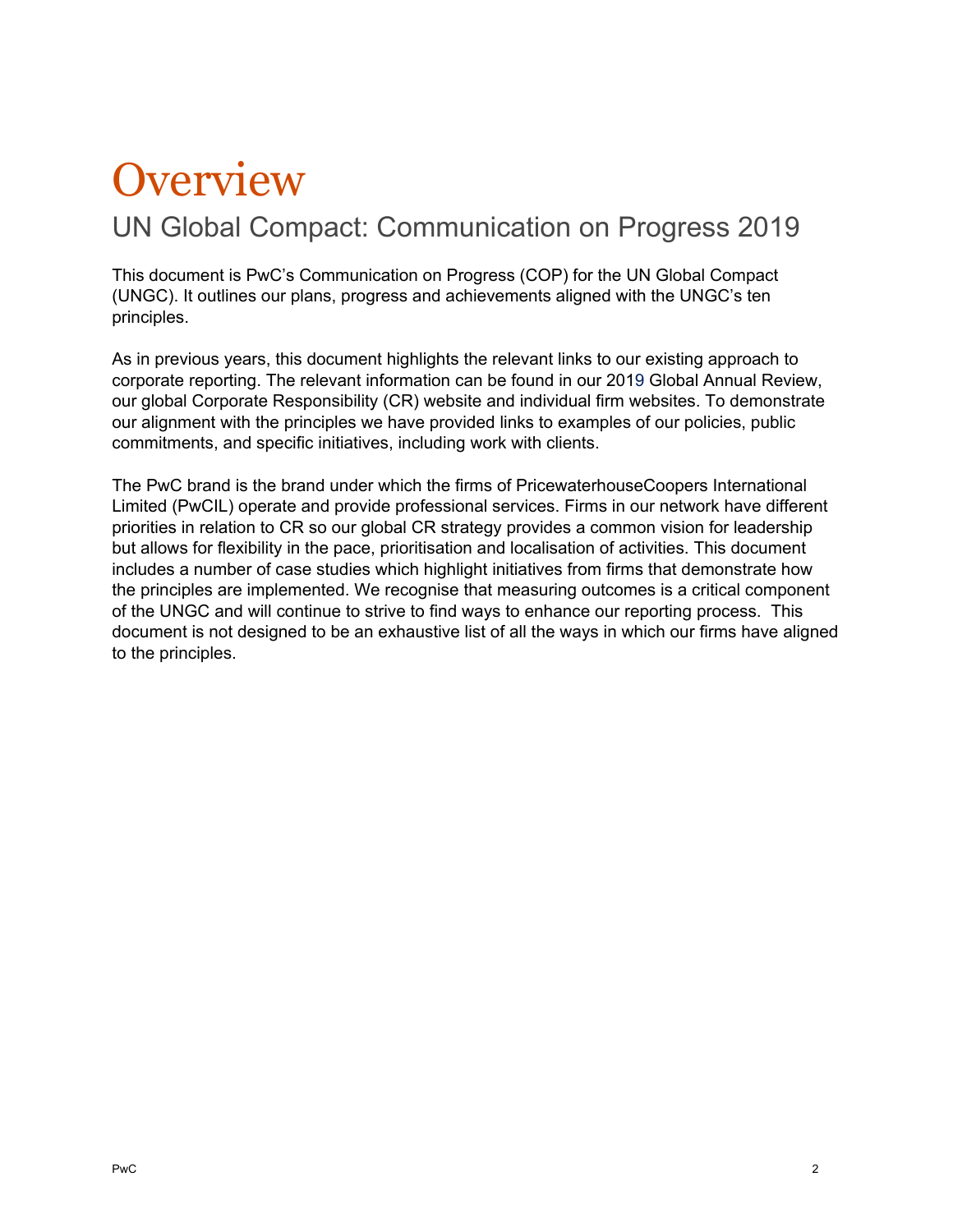## Human Rights and Labour

### **Human Rights and Labour Principles**

*Principle 1:* Businesses should support and respect the protection of internationally proclaimed human rights; and

*Principle 2:* make sure that they are not complicit in human rights abuses.

*Principle 3:* Businesses should uphold the freedom of association and the effective recognition of the right to collective bargaining;

*Principle 4:* the elimination of all forms of forced and compulsory labour;

*Principle 5:* the effective abolition of child labour; and

*Principle 6:* the elimination of discrimination in respect of employment and occupation.

## Key Area - Human Rights

#### **PwC's Global Approach**

As stated in our Global Code of Conduct, we respect and support fundamental human rights and we work to guard against complicity in human rights abuses.

Our Global Code of Conduct and local employment policies capture the essence of our approach to human rights and to building a culture of respect and inclusion – by clearly setting out the way we expect our people to do business.

The Global Human Rights Policy and Guidance establishes the principles by which all PwC firms, and all partners and staff, respect human rights throughout their business activities, and work to guard against complicity in human rights abuses, comply with applicable labour and employment laws, and draw on internationally recognised labour principles in how we do business. The Policy and Guidance build on the Global Code of Conduct, which sets out our commitment to respecting human rights, by providing more details on the requirements to which PwC firms must adhere. This policy forms part of the expectations set out in the Network Standards.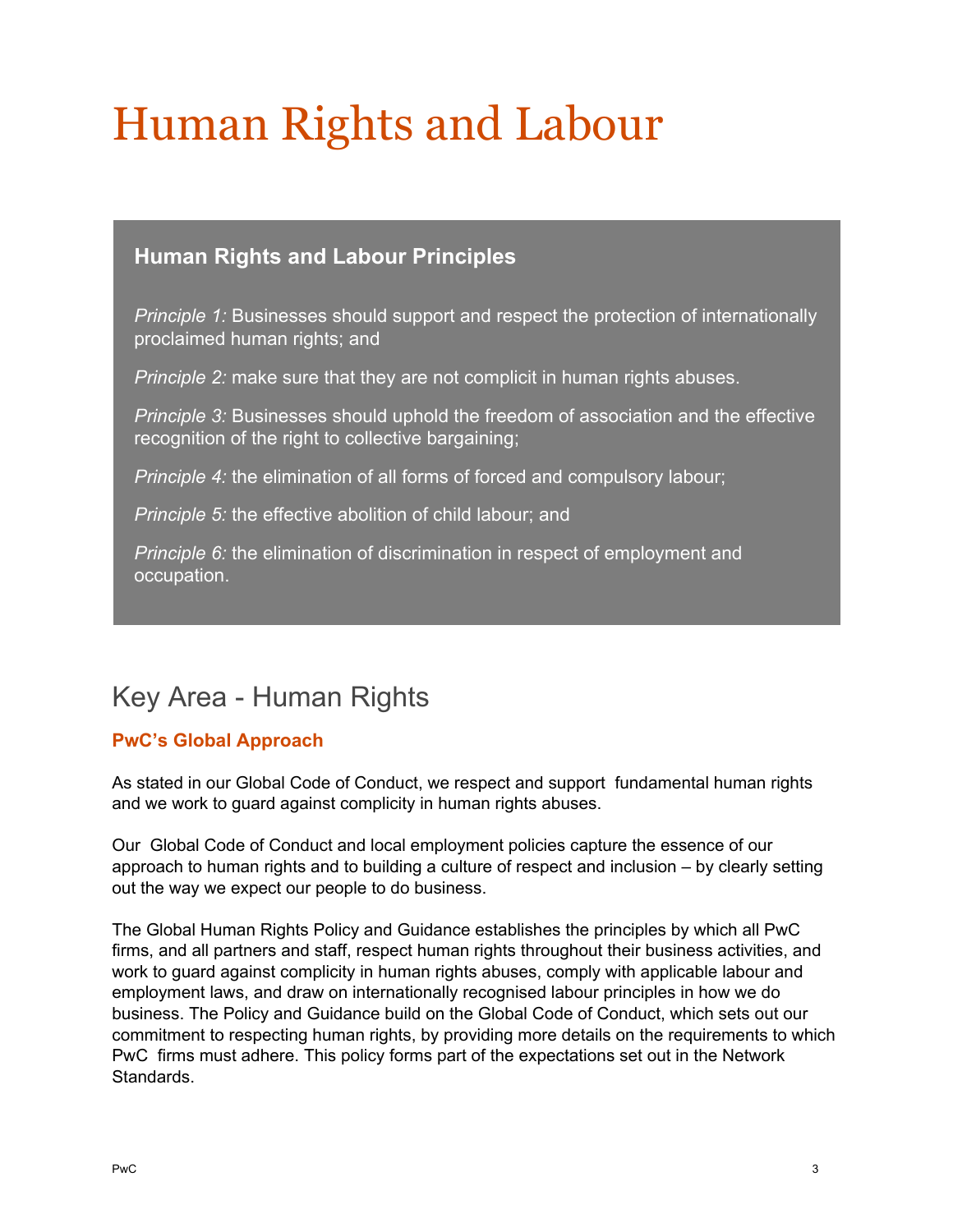The Human Rights Policy and related statement further supports the commitment to the Global Code of Conduct and outlines the principles and commitments by which PwC firms respect human rights throughout their business activities. It embodies our understanding of the significance of human rights for a global professional services network

In addition, our values drive the way we behave with each other, our clients, and our communities. They are: act with integrity; make a difference; care; work together; and reimagine the possible.

#### **Global Policies and Initiatives**

- PwC's Global Code of [Conduct](https://www.pwc.com/gx/en/about/ethics-business-conduct/code-of-conduct.html)
- Global [Human](https://www.pwc.com/gx/en/about/human-rights-statement.html) Rights Policy
- PwC's Core [Values](https://www.pwc.com/gx/en/about/purpose-and-values.html)
- Ethics and [compliance](http://www.pwc.com/gx/en/ethics-business-conduct/global-ethics-contact-us.jhtml) complaints and allegations reporting policies and processes
- [Standards](https://www.pwc.com/gx/en/about/global-annual-review-2018/organisation-and-structure.html) and internal quality control measures ([including](https://www.pwc.com/gx/en/legal-notices/pwc-privacy-statement.html) data privacy[\)](http://www.pwc.com/gx/en/global-annual-review/committed-to-transparency.jhtml) all Network firms must adhere to network standards and there are measures to monitor compliance.

#### **Firm Level Examples**

#### **Local supplemental codes of conduct:**

- [Australia](http://www.pwc.com.au/about-us/code-of-conduct.htm)
- [China](http://www.pwchk.com/home/eng/code_of_conduct.html) and Hong Kong
- The [Netherlands](https://www.pwc.nl/en/onze-organisatie/code-of-conduct.html)
- [UK](http://www.pwc.co.uk/who-we-are/code-of-conduct.html)

#### **Local human rights policies:**

- [UK](https://www.pwc.co.uk/who-we-are/corporate-sustainability/responsible-business/human-rights-and-modern-slavery.html)
- **[Australia](https://www.pwc.com.au/about-us/social-impact/pwc-australia-human-rights-policy-aug2018.pdf)**
- [Brazil](https://www.pwc.com.br/pt/quem-somos/codigo-conduta.html)
- [China](https://www.pwccn.com/en/about-us/human-rights-statement.html)
- [Germany](https://www.pwc.de/de/ueber-uns/menschenrechtserklaerung-unsere-positionierung.html)
- **[Mexico](https://www.pwc.com/mx/es/acerca-nosotros/declaracion-global-derechos-humanos.html)**
- **[South](https://www.pwc.co.za/en/about-us/human-rights-statement.html) Africa**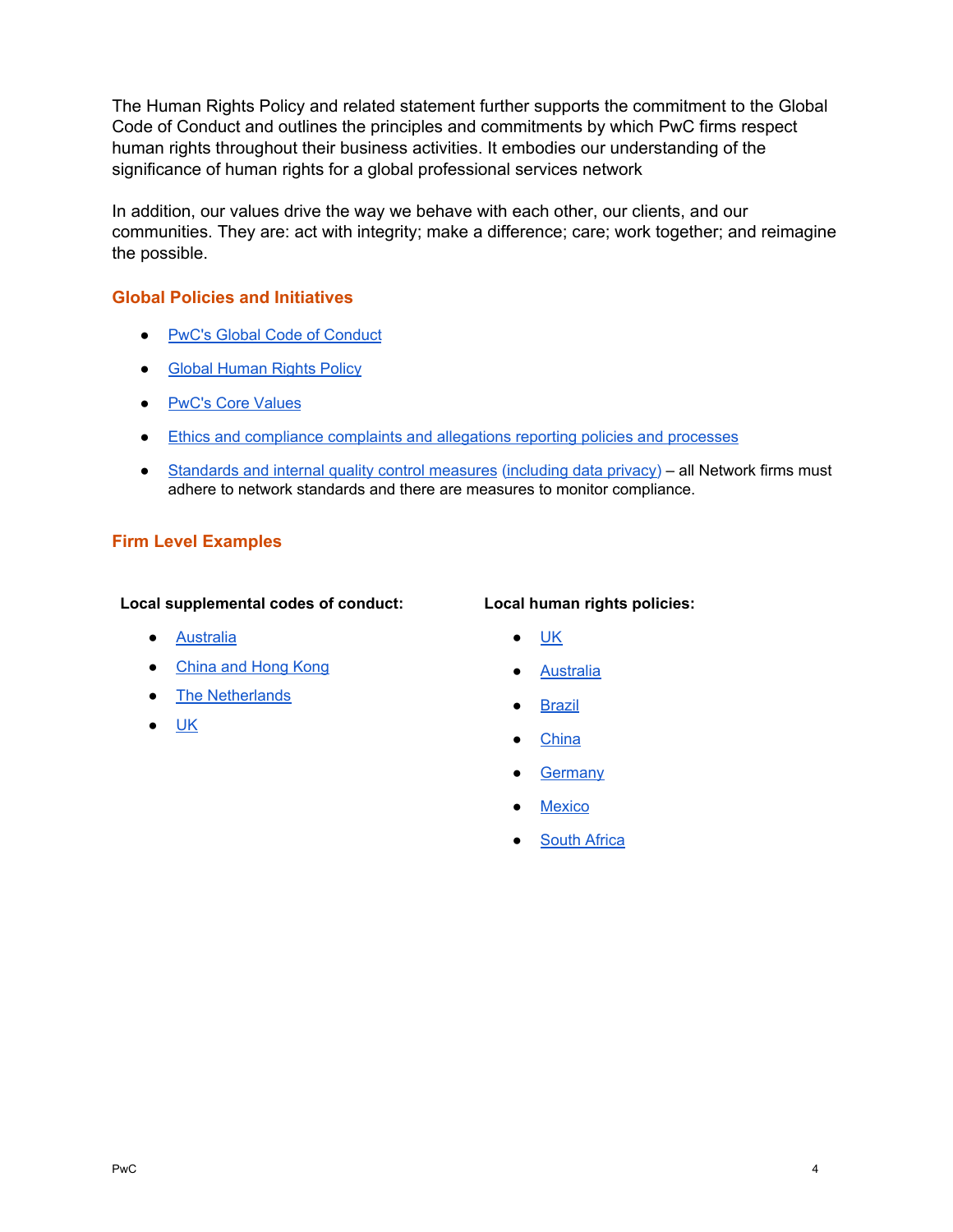## Key Area - Labour

#### **PwC's Global Approach**

**Child labour**: We will only employ workers who meet the applicable minimum legal age requirements and comply with all other applicable child labour laws.

**Forced labour:** We will not use any involuntary labour of any kind, such as prison, bonded or forced labour.

**Health, safety and hygiene:** Our employees work in an environment that is both safe and healthy, in line with local firm health and safety policies, and in compliance with applicable laws and regulations regarding working conditions.

**Freedom of association:** We recognise that all of our people have the right to form and join organisations of their own choosing, subject to local laws and regulations, as long as this activity does not contravene the local firm's external appointments policy, which seeks to ensure our independence, in line with the regulatory requirements of our business.

**Flexible Working and wellbeing:** We recognise that people are most successful when they prioritise wellbeing and have the everyday flexibility they need to shape their experience and empower them to be their best both inside and outside of work.

Several of our firms have flexible working policies and practices in place. We have launched a network-wide flexible working leadership commitment and a wellbeing program with accountability measures for success

**Development:** The foundation of our leadership development experience is our global career progression framework, PwC Professional. This is a single set of expectations across our organisation that clearly identifies the attributes and behaviours our people need to solve important problems and realise new opportunities. Opportunities are at the heart of a career with us. Opportunities for our employees to grow as individuals, to build lasting relationships and make an impact in a place where people, quality and value mean everything.

This framework is underpinned by national and international training programmes, on the job training, mentoring and shadowing programmes. They have been designed to help our people achieve their full potential.

**Enable our people to develop a digital mind-set** - Our clients operate in a landscape that's becoming more and more disrupted by digital technology. To help them convert this disruption into opportunity, it's essential that we remain ahead of the digital curve. In 2019 we launched New world. New Skills. and over the next four years, we are committing US\$3bn to upskilling. This will primarily be invested in training our people, and in technologies for supporting clients and communities. Our Digital Fitness solution will be one of the tools used to keep our people, clients and communities on top of the latest digital innovations.

We also offer online learning tools and resources through a cloud-based innovation that delivers training on a wide range of topics to our over 276,000 people across the network. This platform enables all our people to customise their learning for both content and usage.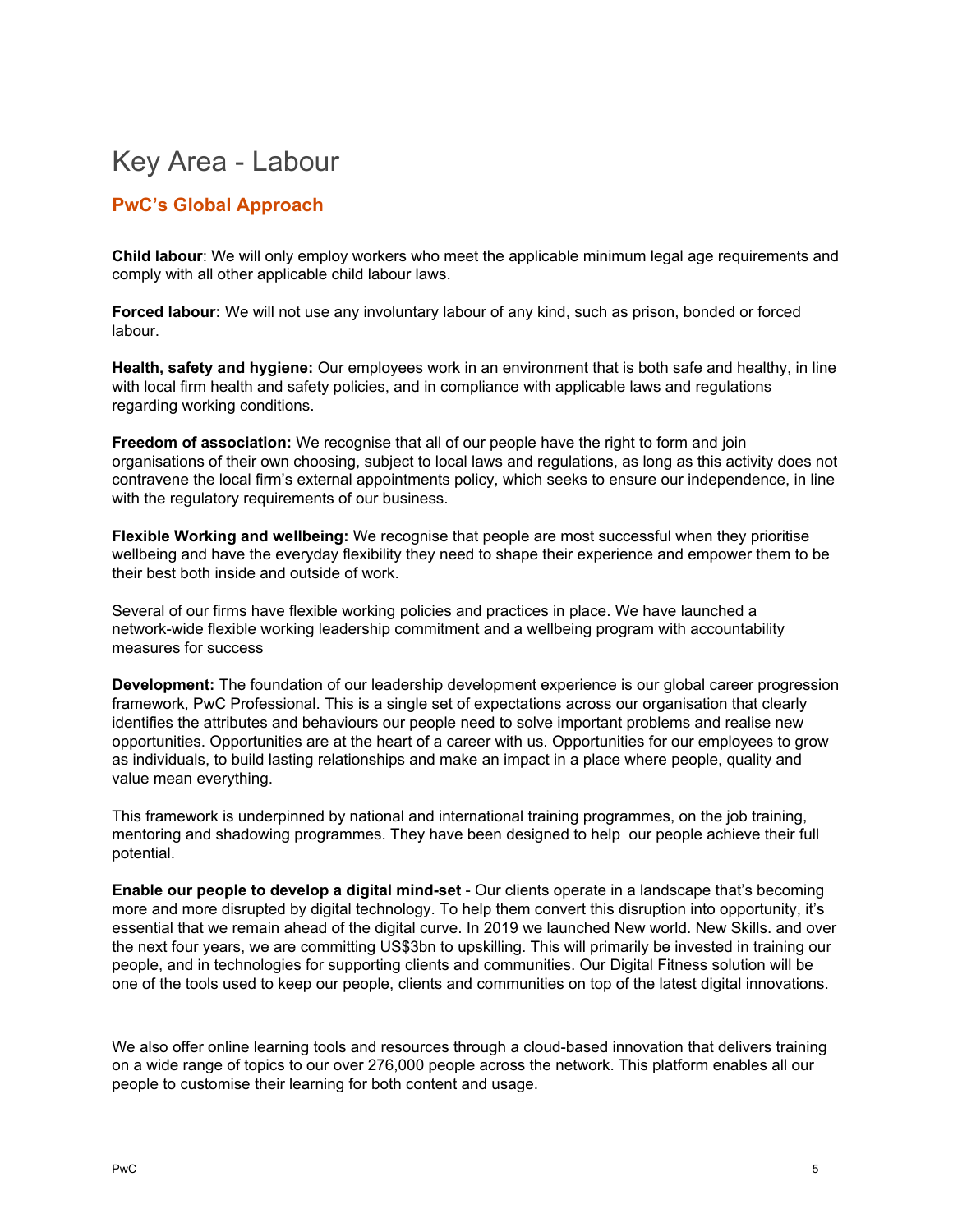**Engaging with our people:** To create the most value for their businesses and communities, firms in our network consult with their stakeholders and their own people to help decide business priorities.

#### **Global Policies and Initiatives**

**Protecting our people** For additional information on our approach to network security please see Appendix I.

**Wellbeing** Creating a culture that supports our people to achieve their best selves across personal and professional dimensions. Providing tools, training, and resources on how to better manage self and team wellbeing across the four dimensions of energy (physical, emotional, mental, spiritual).

- PwC Global [#bewellworkwell](https://habitbank.pwc.com/#tab=1) Habit bank
- PwC Annual Global Review 2019 'Creating a Positive [workplace](https://www.pwc.com/gx/en/about/global-annual-review-2019/people.html)

#### **Development**

- Our Leadership [Development](https://www.pwc.com/us/en/about-us/pwc-professional-development.html) Experience
- New world. New Skills [upskilling](https://www.pwc.com/gx/en/about/global-annual-review-2019/upskilling.html) our people
- Measuring our people's [engagement](https://www.pwc.com/gx/en/about/global-annual-review-2018/people.html) and listening to their feedback Global People Strategy
- **Global careers [website](http://www.pwc.com/gx/en/careers.html)**

#### **Firm Level Examples**

UK - Corporate [sustainability](http://www.pwc.co.uk/who-we-are/corporate-sustainability/downloads.html) document download centre

- Health and safety policy
- Human rights policy
- Procurement policy
- **Ireland Health & Safety [accreditation](https://www.pwc.ie/media-centre/press-release/2018/pwc-awarded-international-accreditations.html)**

#### **Flexible Working**

- **US Flexibility**
	- [Flexibility](https://www.youtube.com/watch?v=AV8TFO1DR90) at PwC Begins with trust
	- Flexibility at PwC [DiversityInc](https://www.youtube.com/watch?v=2bmtGMEas9c&sns=em)
	- Flexibility [Placemat](https://www.pwc.com/us/en/people-management/assets/pwc-flexibility-placemat-external.pdf)
	- The power of our [differences](https://www.youtube.com/watch?v=AdAodwsWBGs)
- [Malaysia](https://www.youtube.com/watch?v=bgXz8-MbyZY&feature=youtu.be) "Flex+ at PwC"
- [Australia](https://www.pwc.com.au/pdf/127031437_all-roles-flex_v9.pdf) "All Roles Flex"
- Ireland "Benefits & [Flexibility"](https://www.pwc.ie/careers-ie/pwc-careers-benefits-and-flexibility.html)
- South Africa ["Expect](https://www.pwc.co.za/en/careers/experienced-professionals/experienced-professionals-expect-more.html) More"
- Canada [Flexibility](https://www.youtube.com/watch?v=AHRC11euKso)
- UK [Everyday](https://www.youtube.com/watch?v=60X-GiOZdlw) flexibility at PwC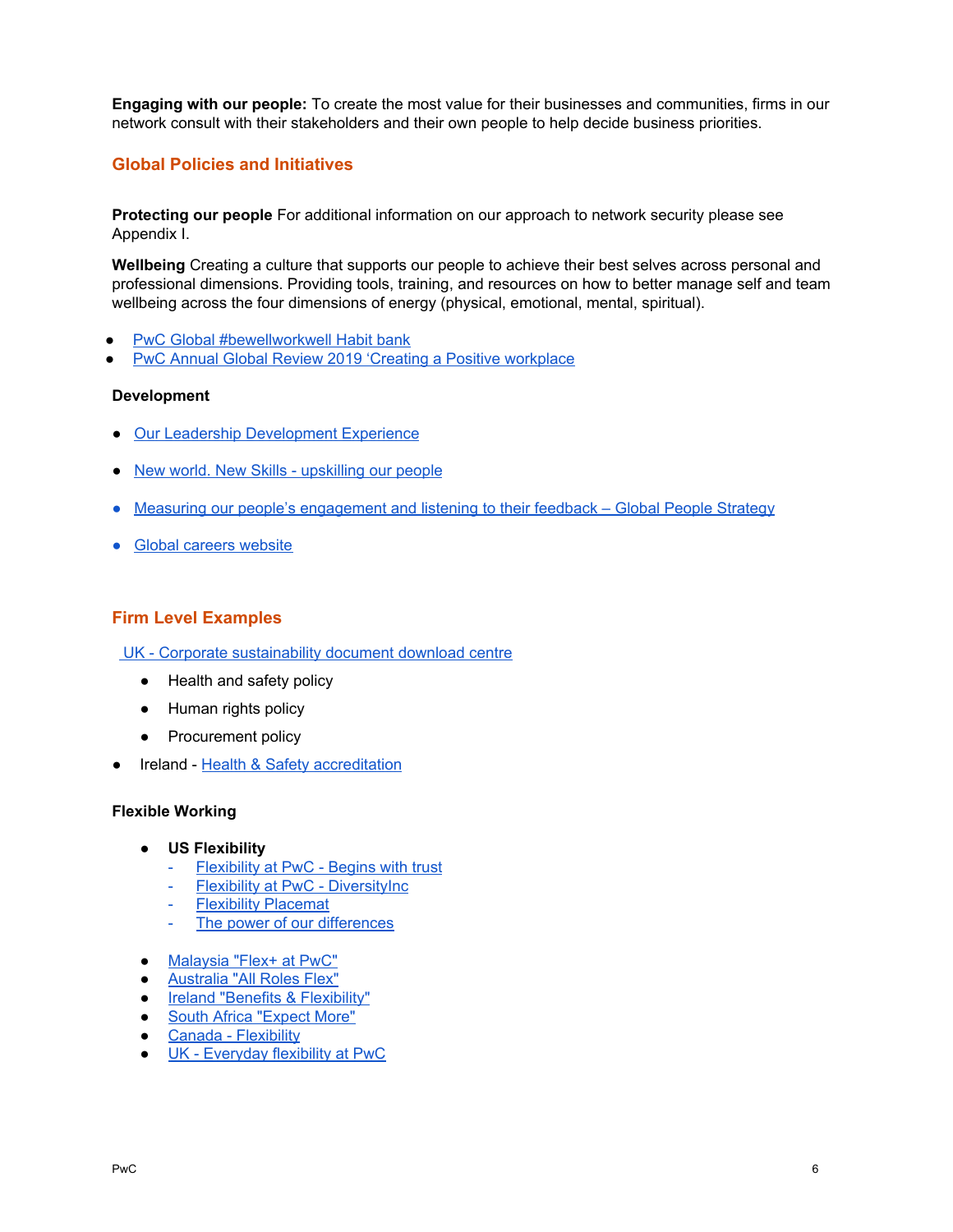#### **Wellbeing**

- UK [Green](https://www.pwc.co.uk/who-we-are/annual-report/stories/green-light-to-talk.html) Light to Talk?
- **[Switzerland](https://www.youtube.com/watch?v=BMNff072Psk) Be Well Work Well**
- [Malaysia](https://www.youtube.com/watch?v=tMR5SG2Re2A) 'Be Well Work Well 2018 Launch
- **US**
	- Discover [Programme](https://www.pwc.com/us/en/careers/why-pwc/discover.html) (milestone reward experience for new seniors, focusing on energy [management\)](https://www.pwc.com/us/en/careers/why-pwc/discover.html)

**Digital Fitness -** upskilling our people in skills that will be critical in the future, such as understanding AI, VR, data analytics, and building inclusive leadership skills. Digital [Fitness](https://digital.pwc.com/en/products/digital-fitness.html) App

## Key Area - Diversity and Inclusion

#### **PwC's Global Approach**

Diversity is a business priority for us and ties directly to our values. We're committed to cultivating an environment where our people feel a sense of belonging. This means we can bring our whole selves to work, we can lead and grow through diverse experiences, and we can make a difference.

Our global approach and strategy on Diversity and Inclusion has two consistent focus areas of Gender and Valuing Differences with a plus 1 which differs for each territory depending on their business / talent strategy or legislative requirements. This approach recognises, respects and enhances the strength of our diverse workforce & inclusive culture across our network.

Our global priorities and focus areas include tracking progress through predictive analytics to arrive at targets and create accountability, gender proportionality in promotions and experienced hires, conducting pay equity reviews, inclusive recruitment efforts for experienced hiring, representation of women in leadership programs and succession planning, increasing the level of awareness and addressing biases through continued education.

These focus areas support gender equality across all levels thereby building a healthy pyramid, enhancing women in leadership and creating an environment strengthened by our policies and initiatives. And leveraging that diversity to deliver the highest value for our people and our clients.

We are a signatory to the UN Women's Empowerment Principles

- As of April 2020, 101,459 of our people had made their HeForShe commitment.
- We cont[r](http://online.fliphtml5.com/zmam/hknp/)ibuted to the first-ever Proven Solutions report to HeForShe and were recognised at the UN Women "HeForShe" anniversary event for having almost 50% female representation at the global senior leadership level within the network. The report covered the proven practices we have employed to drive gender parity on the Global Leadership Team.
- To enhance awareness and insights on "Unconscious bias" and its impact on decision making, we created Outsmarting Human Minds (OHM). A research-based learning module to showcase the science of how human minds work and shape the decisions we make in the workplace and in life. It applies insights from psychological science to help us improve the decisions we make in life and at work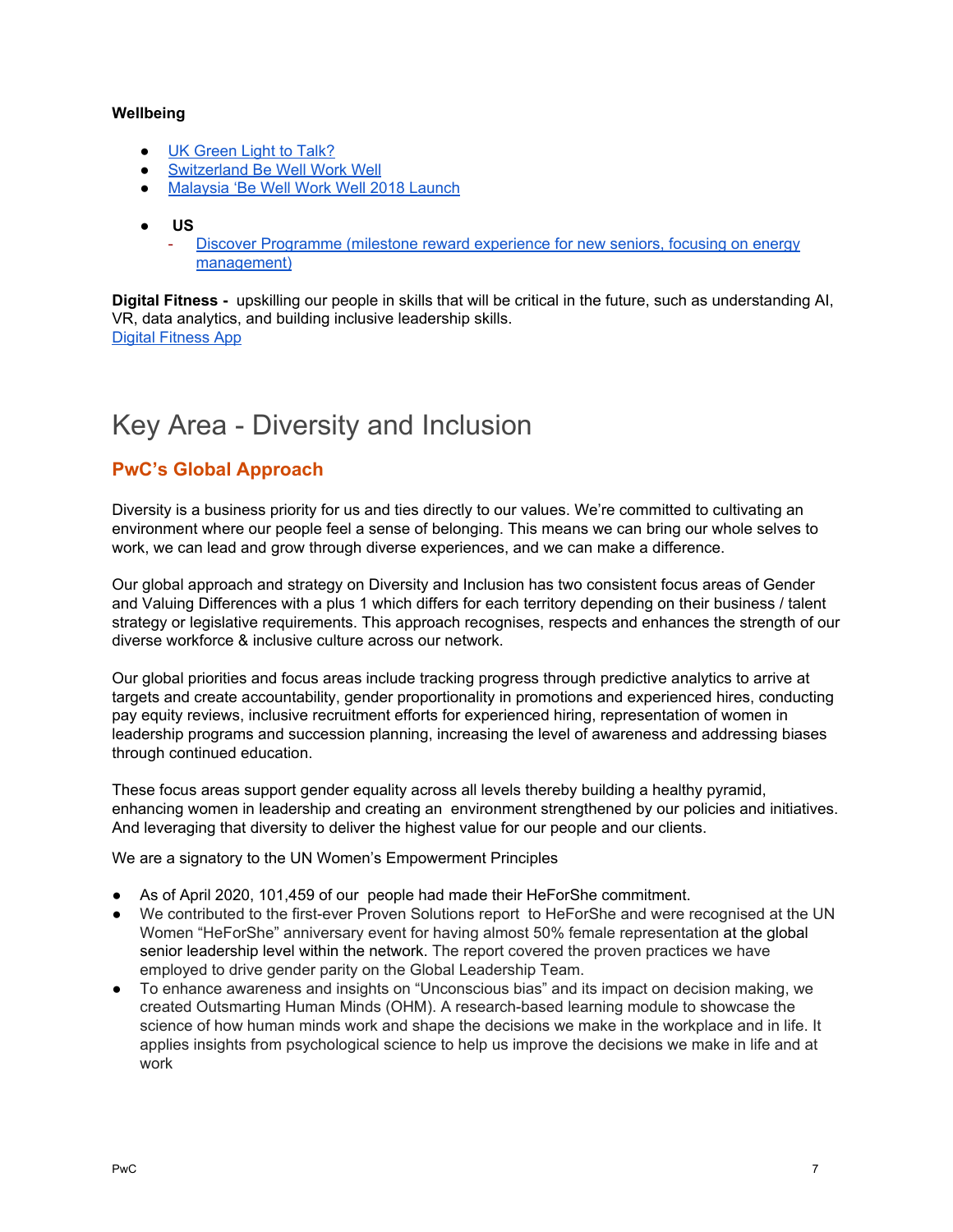The key highlights for FY18 from Diversity & Inclusion perspective are-

- To commemorate the 50th anniversary of the Stonewall uprising and World Pride New York, PwC hosted its first-ever global LGBT+ summit in New York. There we brought together 200 staff, firm leaders, both LGBT+ and allies from almost 30 countries, for two days of leadership development and networking. We concluded the event by marching in the World Pride Parade.
- In PwC's annual Global People Survey we ask our people if they agree with the statement:, "I am satisfied with actions Territory Leadership has taken to build a diverse and inclusive work environment". In FY19 68% agreed with this statement, up from 63% the prior year**.**

#### **Global Policies and Initiatives**

- Global Annual Review: Our people [overview](https://www.pwc.com/gx/en/about/global-annual-review-2018.html) and [s](https://www.pwc.com/gx/en/about/global-annual-review-2016.html)tatistics
- **Global Diversity and [Inclusion](https://www.pwc.com/inclusion) website**
- Global LGBT+ [inclusion](http://www.pwc.com/lgbt) website
- PwC is a founding member of the [Partnership](https://www.global-lgbti.org/) for Global LGBTI Equality, an official project of the World [Economic](https://www.global-lgbti.org/) Forum
- **●** [HeForShe](https://agora.unicef.org/course/info.php?id=7107) PwC-UN Gender IQ Online Course offered as part of our learning and development activities.
- HeForShe: Our [commitment](https://heforshe.pwc.com/welcome) to the UN's HeForShe campaign
	- HeForShe proven solutions report achieving parity at global [leadership:](https://www.heforshe.org/sites/default/files/2018-11/HeForShe%20Proven%20Solutions%20Report.pdf) Our journey
	- [HeforShe-2019](https://www.heforshe.org/sites/default/files/2019-09/HeForShe%202019%20IMPACT%20Report_Full.pdf) Impact report
- UN Women's [Empowerment](http://weprinciples.org/) Principles: We are a member of this community
- **Moving Women with Purpose: [Publication](https://www.pwc.com/gx/en/about/diversity/internationalwomensday/moving-women-with-purpose.html)**
- **Our [Diversity](https://www.pwc.com/gx/en/about/diversity/global-diversity-week.html) Journey**
- [Winning](http://www.pwc.com/femaletalent) the Fight for Female Talent: Publication
- Global [Chairman](https://www.linkedin.com/posts/robertemoritz_eachforequal-iwd2020-newworldnewskills-activity-6642410476221325313-fsJ8) promotes IWD
- Time to talk- What has to change for women at work [publication](https://www.pwc.com/gx/en/about/diversity/internationalwomensday/time-to-talk-what-has-to-change-for-women-at-work.html)
- PwC has entered into a [collaboration](https://www.pwc.com/gx/en/issues/upskilling/upskilling-the-worlds-youth.html) with UNICEF that aims to help upskill millions of young people

#### **Firm Level Examples**

#### **Brazil**

Diversity and [inclusion](https://www.pwc.com/gx/en/about/stories-from-across-the-world/creating-a-disability-inclusive-workplace-in-brazil.html) stories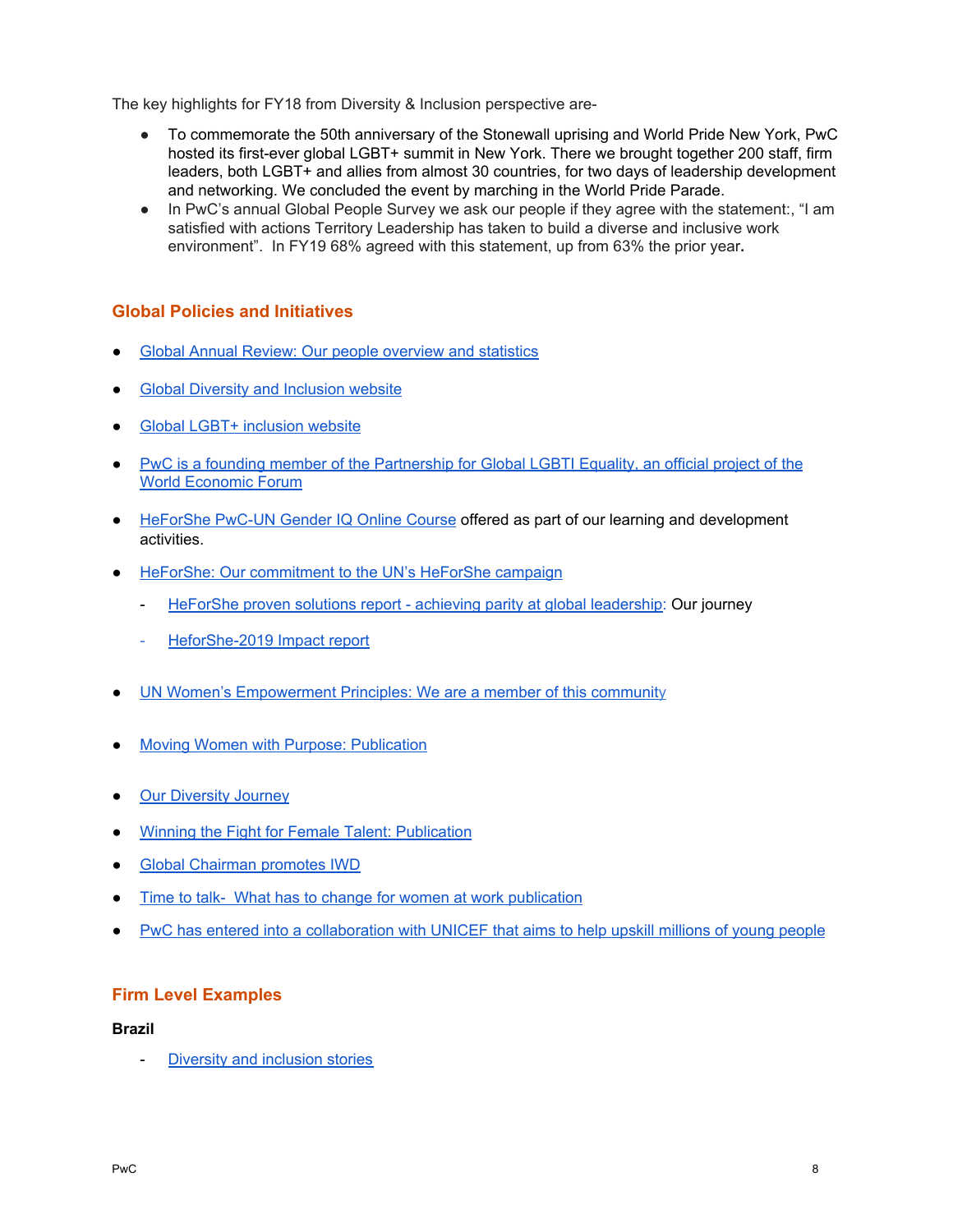#### **[South](http://www.pwc.co.za/en/about-us/diversity-and-inclusion.jhtml) Africa**

Diversity and inclusion [approach](http://www.pwc.co.za/en/about-us/diversity-and-inclusion.jhtml)

#### **Australia**

- Diversity and [inclusion](http://www.pwc.com.au/about-us/diversity-and-inclusion.html) strategy
- "Where are all the [women?"](https://www.pwc.com.au/publications/pdf/where-are-all-the-women-aug18.pdf) (Publicat[ion](https://www.pwc.com.au/publications/pdf/where-are-all-the-women-aug18.pdf)[\)](http://www.pwc.com.au/about-us/diversity-and-inclusion.html)

#### **Malaysia**

- Global [Diversity](https://www.pwc.com/gx/en/about/stories-from-across-the-world/where-the-books-are-people-pwc-malaysia-hosts-human-library-event.html) Week the Human Librar[y](https://www.pwc.com/gx/en/about/stories-from-across-the-world/where-the-books-are-people-pwc-malaysia-hosts-human-library-event.html)

#### **[Canada](https://www.pwc.com/ca/en/about-us/diversity-inclusion.html)**

- Diversity and inclusion [approach](https://www.pwc.com/ca/en/about-us/diversity-inclusion.html)

#### **[Japan](https://www.pwc.com/jp/ja/about-us/diversity-and-inclusion.html)**

- Diversity and inclusion [approach](https://www.pwc.com/jp/ja/about-us/diversity-and-inclusion.html)

#### **The [Netherlands](https://www.pwc.nl/nl/onze-organisatie/diversiteit.html)**

Diversity and inclusion [approach](https://www.pwc.nl/nl/onze-organisatie/diversiteit.html)

#### **Singapore**

- Diversity at PwC [Singapore](https://www.pwc.com/sg/en/about-us/diversity.html)
- Enhancing board diversity [disclosures](https://www.pwc.com/sg/en/publications/board-diversity-disclosures-enhance.html) in Singapore: Taking the next steps
- British Chamber of [Commerce](https://www.pwc.com/sg/en/about-us/sg_award.html) Singapore (BritCham) Embracing Diversity and Inclusion award 18th Annual [Business](https://www.pwc.com/sg/en/about-us/sg_award.html) Awards

#### **[Switzerland](https://www.pwc.ch/en/careers-with-pwc/inclusion-diversity.html)**

- Diversity and inclusion [approach](https://www.pwc.ch/en/careers-with-pwc/inclusion-diversity.html)
- **-** EQUAL-SALARY certification from the EQUAL-SALARY Foundation. In addition, [EQUAL-SALARY](https://www.pwc.ch/en/services/people-organisation/equal-salary-certification.html) certification is now a service offering from the Swiss firm's People & Organisation team and is expanding to other PwC firms.

#### **US**

- PwC US' [commitment](http://www.pwc.com/us/en/about-us/diversity/pwc-diversity-commitment.jhtml) to diversity
- Fortune Awards One of Fortune's best companies for the 16th [consecutive](https://www.pwc.com/us/en/about-us/pwc-awards.html) year 2020
- AdAge Awards one of the best places to work in [advertising](https://www.pwc.com/us/en/about-us/pwc-awards.html) and media in 2020.
- Fortune Awards #38 on Fortune's list of best [workplaces](https://www.pwc.com/us/en/about-us/pwc-awards.html) for giving back 2018
- [Members](https://www.ceoaction.com/) of the CEO Action for Diversity
- [Outsmarting](https://www.pwc.com/us/en/about-us/outsmarting-human-minds.html) Human Minds: PwC publication

#### **UK**

- Diversity and inclusion open mind [e-learning](http://www.pwc.co.uk/who-we-are/corporate-sustainability/encouraging-diversity.html)
- Diversity and [inclusion](https://www.pwc.co.uk/who-we-are/our-purpose/empowered-people-communities/inclusion/diversity-pay-report.html) gender pay gap audits and results
- Top 50 Employer for Women and Top 75 Employer for Race (both [unranked\).](https://www.pwc.co.uk/who-we-are/annual-report/leading-in-changing-times/our-awards-benchmarks.html) British LGBT Awards Employer of the Year and Stonewall [Workplace](https://www.pwc.co.uk/who-we-are/annual-report/leading-in-changing-times/our-awards-benchmarks.html) Equality Index Top 20 Employer (ranked <u>[19](https://www.pwc.co.uk/who-we-are/annual-report/leading-in-changing-times/our-awards-benchmarks.html)<sup>[th](https://www.pwc.co.uk/who-we-are/annual-report/leading-in-changing-times/our-awards-benchmarks.html)</sup></u>[\)](https://www.pwc.co.uk/who-we-are/annual-report/leading-in-changing-times/our-awards-benchmarks.html)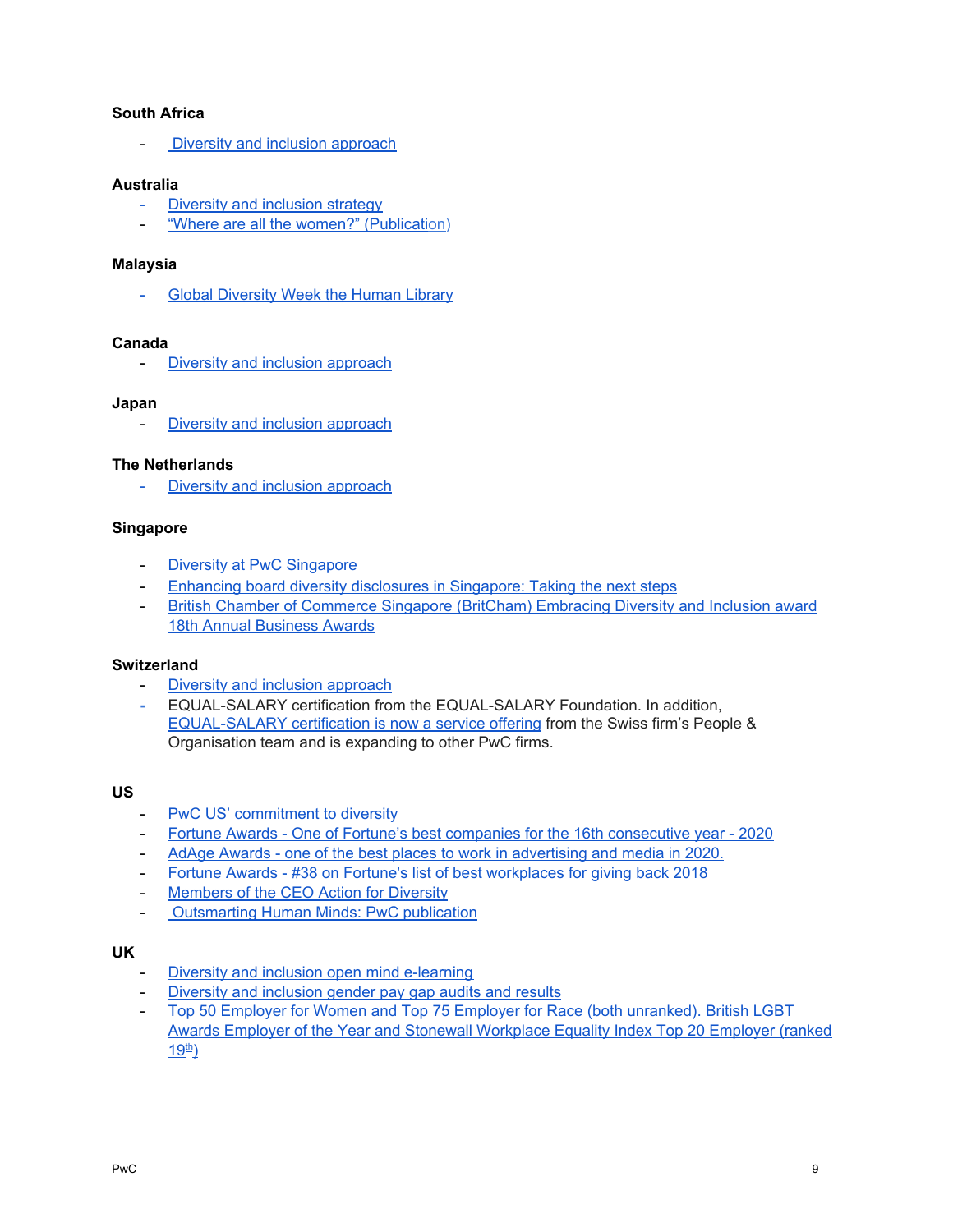Our professionals across the network have received accolades and awards for their work in Diversity and Inclusion-

- The PwC UK Diversity and Wellbeing Leader was named an Officer of the Order of the British Empire on the Queen's 2018 New Year's Honours list.
- The PwC Australia Leader won the 2018 Australian Workplace Equality Index CEO of the Year award.
- The PwC US Assurance Leader was named one of 2018 Fortune Magazine's Most Powerful Latinas in Business.
- In PwC Canada the CEO and Chief Inclusion officer was named as a 2018 Catalyst Canada Honours Champion.

#### **Examples of our work with clients which support UNGC's principles**

#### **PwC's Global Approach**

In addition to the work we undertake in our own organisation, we also look to encourage our stakeholders including our clients to adopt best practice labour, human rights and diversity practices. This means we can go above and beyond the positive impact we can have through our own operations.

#### **Global Policies and Initiatives**

Helping our clients to [manage](http://www.pwc.com/gx/en/hr-management-services/index.jhtml) their people

Stimulating debate and sharing best practice on issues including human rights and international development

- **●** PwC Human Rights [Statement](https://www.pwc.com/gx/en/about/human-rights-statement.html)
- **●** Our blogs- the people [agenda](http://pwc.blogs.com/the_people_agenda/)
- **●** International [development](https://www.pwc.com/gx/en/industries/government-public-services/international-development-assistance.html)
- **Our Global Crisis [Centre](https://www.pwc.com/gx/en/issues/crisis-solutions.html)**

#### **Firm Level Examples**

Support for humanitarian relief and disaster resilience – our firms contribute to humanitarian relief in many ways:

- Helping the Kenya government to transform [reproductive](https://www.pwc.com/gx/en/about/corporate-responsibility/our-stories/helping-the-kenya-government.html) health for poor mothers in rural areas.
- Teaming up with the UN to support [HeForShe](https://www.pwc.com/gx/en/about/diversity/he-for-she-make-your-commitment.html)
- $UNISDR working with the UN and other key stakeholders to embed disaster risk management$  $UNISDR working with the UN and other key stakeholders to embed disaster risk management$ into business investment decisions
- [Supporting](https://www.pwc.com/gx/en/about/corporate-responsibility/our-stories/improving-the-lives.html) girls education through the Girls Education Challenge
- Our Aspire to Lead [programme](https://www.youtube.com/watch?v=hgzqcbfTppM) brings gender equality content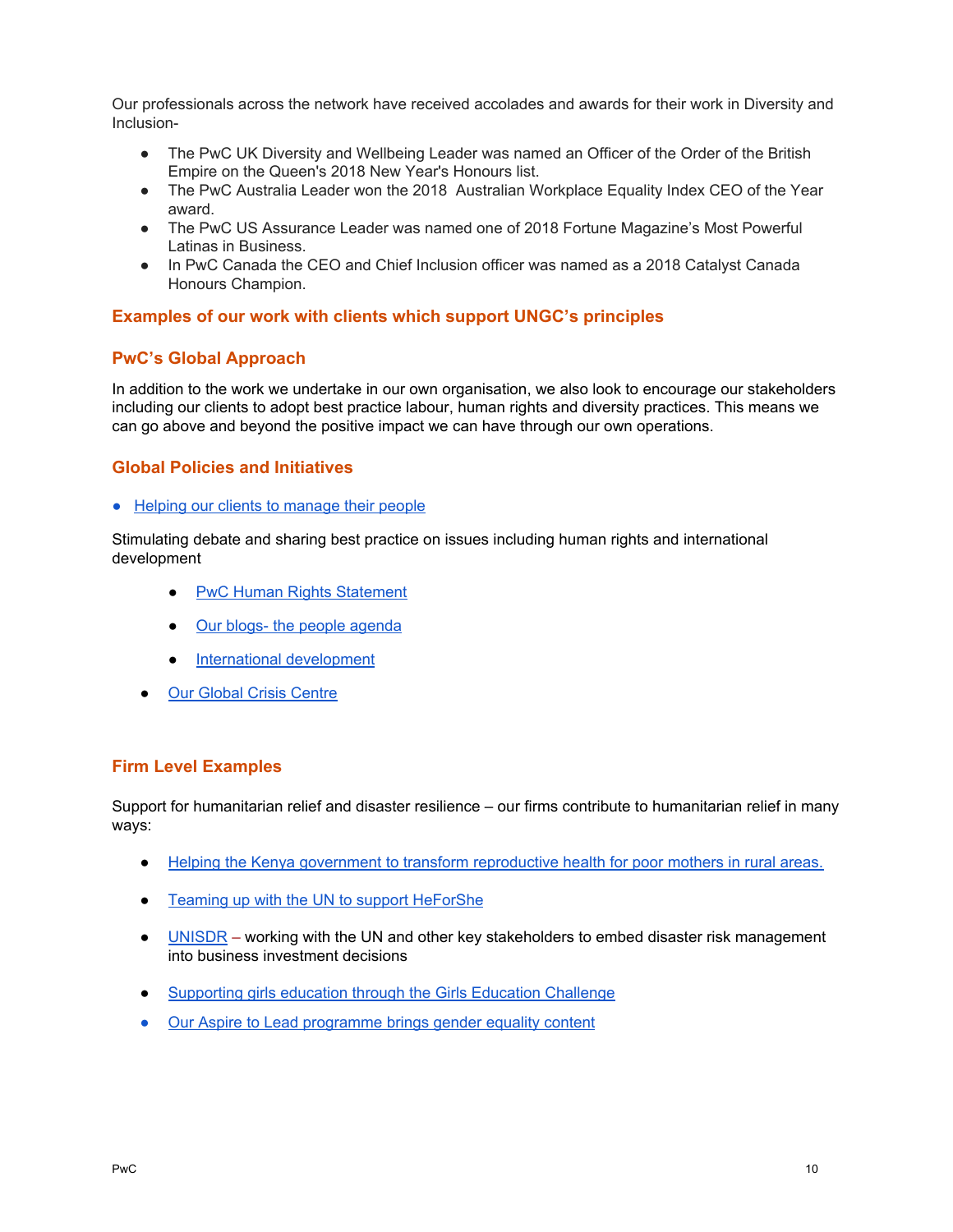## Environment

#### **Environment Principles**

*Principle 7:* Businesses should support a precautionary approach to environmental challenges.

*Principle 8:* Undertake initiatives to promote greater environmental responsibility.

*Principle 9:* Encourage the development and diffusion of environmentally friendly technologies.

## Key Area - Our strategy policies and programmes

#### **PwC's Global Approach**

We are committed to understanding and reducing our environmental impact on the world - starting with our own footprint through to working with our clients and suppliers, and advocating for change.

Our global environment strategy is a key element of our broader corporate responsibility strategy. PwC firms are guided by the Network [Environmental](https://www.pwc.com/gx/en/corporate-responsibility/assets/pwc-network-environmental-statement.pdf) Statement and are encouraged to align their environmental strategies with the global strategy, as well as take action on local issues.

In 2019, 21 of our largest territories (the Strategy Council representing nearly 90% of our global revenue) plus a number of our PwC firms have signed up to our global environment ambition: drive efficiency, go 100% renewable, and offset air travel.

Outlined below is an overview of our approach and progress:

- **Driving efficiencies:** The first step of our ambition is to drive efforts to reduce our absolute carbon impact. PwC firms are achieving this by choosing to house their offices in more efficient buildings, implementing energy efficiency measures, going circular and choosing more sustainable car fleets.
- **Going 100% renewable:** For the energy we do consume, we have committed to go renewable. Our aim is to do this by transitioning our largest firms first, with a slightly longer ramp-up for smaller offices. As part of this commitment we proudly joined RE100 - a group of influential businesses committed to 100% renewable energy.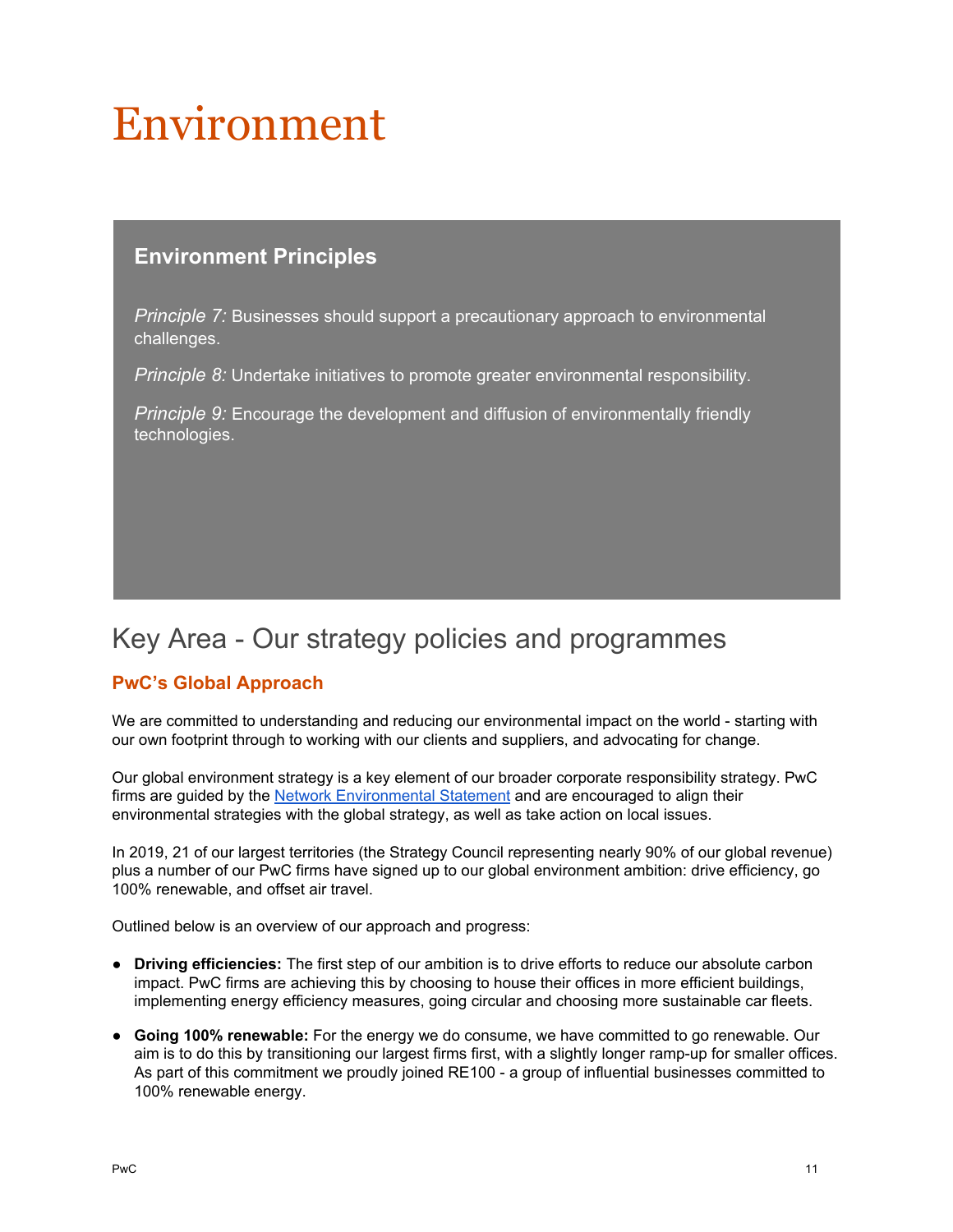● **Offsetting air travel emissions:** While our priority is to reduce our absolute carbon impact, we have decided to purchase carbon offsets to mitigate the impact of emissions from air travel. Our carbon offset purchase is underpinned by a strict quality criteria and aims to drive multiple co-benefits beyond emissions reductions. Co-benefits refers to additional social, economic and environmental value created by these projects.

Territories that are farther along on their sustainability journey are [assessing](https://www.pwc.co.uk/who-we-are/our-purpose/strategy/risk/tcfd.html) their climate change risks, investing in [sustainable](https://skynrg.com/press-releases/pwc-netherlands-signs-5-year-agreement-with-skynrg-to-fly-staff-on-sustainable-aviation-fuel/) aviation, adopting circular [principles,](https://www.pwc.com/gx/en/about/corporate-responsibility/our-stories/netherlands-going-circular.html) [responsible](https://www.pwc.com/gx/en/about/stories-from-across-the-world/a-responsible-approach-to-technology-that-makes-innovation-work.html) technology and [supply](https://www.pwc.co.uk/who-we-are/our-purpose/fair-trusted-business/supply-chain.html) chain [impacts](https://www.pwc.co.uk/who-we-are/our-purpose/fair-trusted-business/supply-chain.html).

#### **Global Policies and Initiatives**

- Global CR [website](http://www.pwc.com/gx/en/corporate-responsibility/strategy.jhtml)
- Our network [environment](https://www.pwc.com/gx/en/about/corporate-responsibility/environmental-stewardship.html) commitment
- Our network [environmental](https://www.pwc.com/gx/en/corporate-responsibility/assets/pwc-network-environmental-statement.pdf) statement
- Our [network's](https://www.pwc.com/gx/en/corporate-responsibility/pdf/pwc-network-environment-community-metric-details-2019.pdf) GHG footprint
- Public statement urging [governments](https://www.weforum.org/agenda/2018/11/alliance-ceos-open-letter-climate-change-action/) to take more ambitious action against climate [change](https://www.weforum.org/agenda/2018/11/alliance-ceos-open-letter-climate-change-action/) signed by our global [chairman](https://www.weforum.org/press/2018/11/business-urges-governments-to-step-up-fight-against-climate-change/)
- **Driving efficiencies:** While our network continues to grow, our per capita emissions have decreased by 8% between FY17 to FY19.
- **Going 100% renewable:** In FY19, 71% of electricity consumption from [Strategy](https://www.pwc.com/gx/en/about/corporate-governance/strategy-council-governance-structure.html) Council firms was from renewable sources (this is an increase from our FY19 Global Annual [Review](https://www.pwc.com/gx/en/about/global-annual-review-2019/impact-on-society.html) Social Impact results due to one territory purchasing after the release of the report). This is up from 55% in FY17.
- **Offsetting air travel emissions:** In FY19, the Strategy Council firms offset 100% of their air travel. The projects we are supporting, in collaboration with other organisations, have collectively impacted nearly over 4.6 million people, protected or restored 636,000 hectares of forest, generated 77,756 MWh of clean energy and created over 480 new full time jobs. Click [here](https://www.pwc.com/gx/en/about/corporate-responsibility/environmental-stewardship/environmental-offset.html) to find out more about the projects we are supporting.

#### **Firm Level Examples**

#### **Environmental policies:**

- [Australia](http://www.pwc.com.au/corporate-responsibility/environment.html)
- [Canada](https://www.pwc.com/ca/en/corporate-responsibility/publications/732674-csr-environmental-policy-en.pdf)
- **●** [China](https://www.pwccn.com/en/corporate-responsibility/environmental-guiding-principles-2017-flyer.pdf) and Hong Kong
- [UK](http://www.pwc.co.uk/en_UK/uk/assets/pdf/environmental-policy-statement-of-intent.pdf)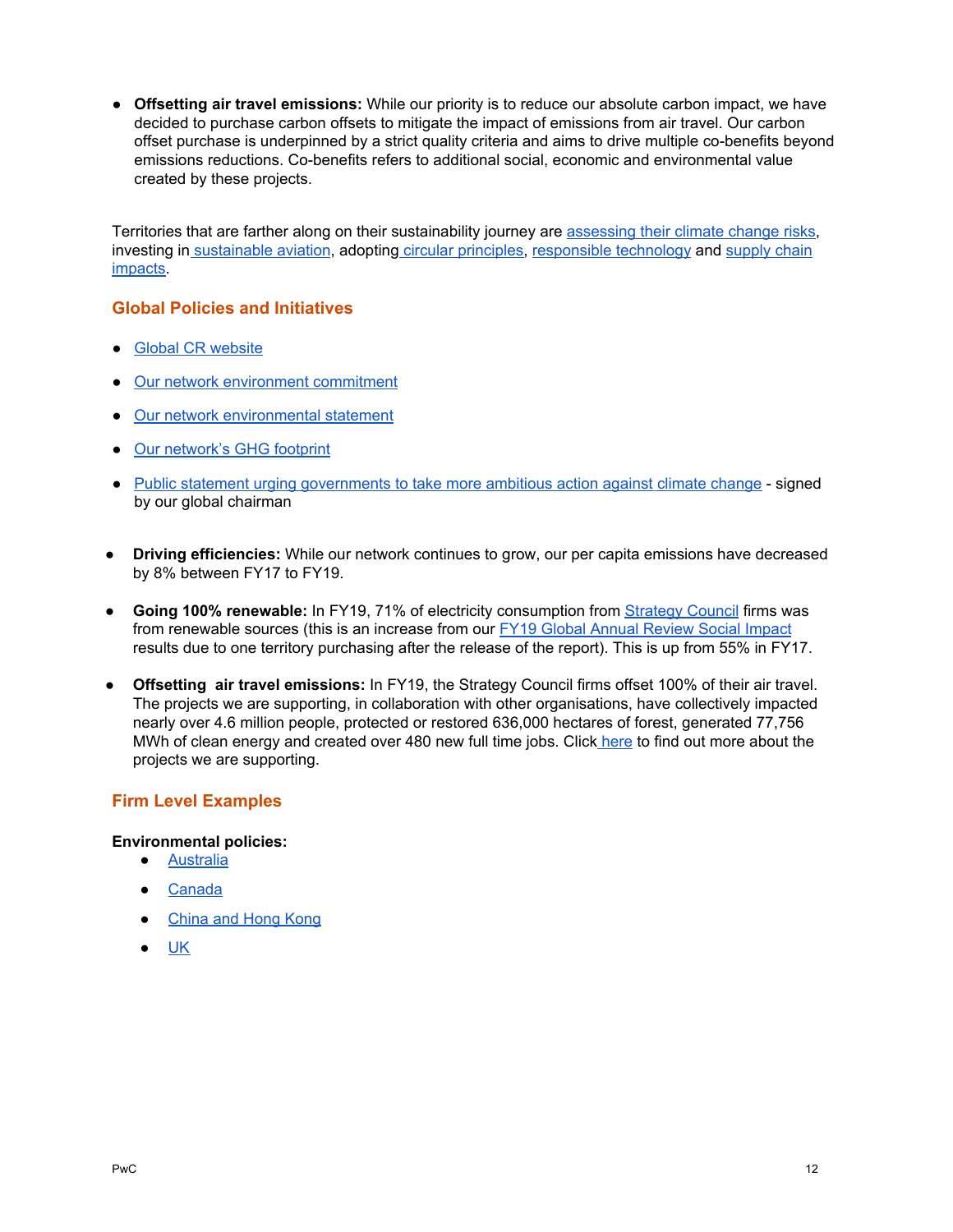#### **Driving efficiencies**

- PwC UK has more than halved their energy [consumption](https://www.pwc.co.uk/who-we-are/our-purpose/low-carbon-circular-business/carbon-emissions.html) over the last 10 years, and reduced their absolute [operational](https://www.pwc.co.uk/who-we-are/our-purpose/low-carbon-circular-business/carbon-emissions.html) emissions by 35% since 2007.
- In [the](https://www.pwc.com/us/en/about-us/corporate-responsibility/environment.html) US Almost two-thirds of office space is certified through the LEED® green building program. In addition, the firm has reduced their energy consumption by 40% per employee through more efficient use of space.
- The [Netherlands](https://www.pwc.nl/en/onze-organisatie/corporate-responsibility/our-circular-ambition.html) team have committed to be fully circular by 2030. Currently 40% of their [operations](https://www.pwc.nl/en/onze-organisatie/corporate-responsibility/our-circular-ambition.html) is circular.

**Going renewable:** Canada, China, France, Germany, Mexico, Netherlands, Singapore, Spain, Sweden, Switzerland, US, UK, and US, purchased renewable energy in FY19.

#### **The stories behind our carbon offset projects:**

- Rimba Raya Biodiversity Reserve Protecting tropical forests and [endangered](https://www.pwc.com/gx/en/about/corporate-responsibility/our-stories/carbon-offset-projects.html) species.
- Kenya Cookstoves Tackling household air pollution and [deforestation](https://www.pwc.com/gx/en/about/corporate-responsibility/our-stories/carbon-offset-project-kenya-cookstoves.html).
- Seneca Meadows [-Reducing](https://www.pwc.com/gx/en/about/corporate-responsibility/our-stories/carbon-offset-project-seneca-meadows.html) GHG emissions from New York's largest waste facility.
- [Reforesting](https://www.arborday.org/carbon/project-mississippi-valley.cfm) the Mississippi River Valley.

PwC US purchases a substantial part of their carbon offset portfolio from the [Reforesting](https://www.pwc.com/us/en/about-us/corporate-responsibility/reporting.html) the Mississippi River Valley [Carbon](https://www.pwc.com/us/en/about-us/corporate-responsibility/reporting.html) project.

#### **Examples of our work with clients and partners who support the UNGC principles**

#### **PwC's Global Approach**

Another impact we can have is through supporting our clients to improve their environmental outcomes and working with all our stakeholders to find new innovative solutions to environmental challenges in our areas of expertise. A few areas we have focused on this year have been the Sustainable Development Goals (SDGs), climate change and the Paris agreement, sustainable cities and circular economy.

We want our people to consider environmental opportunities in their work every day, and we support them with our global network of sustainability & climate change subject matter specialists.

#### **Global Policies and Initiatives**

- **●** Nature Risk Rising: Why the Crisis [Engulfing](http://www3.weforum.org/docs/WEF_New_Nature_Economy_Report_2020.pdf) Nature Matters for Business and the Economy (our collaboration with the WEF)
- How to Set Up Effective Climate [Governance](https://www.weforum.org/agenda/2019/01/a-guide-to-effective-climate-governance-for-company-boards/) on Corporate Boards: Guiding principles and questions (Our collaboration with the WEF)
- Integrating natural capital in risk [assessments:](https://naturalcapital.finance/wp-content/uploads/2019/01/NCFA-Phase-2-Report.pdf) A [step-by-step](https://naturalcapital.finance/wp-content/uploads/2019/01/NCFA-Phase-2-Report.pdf) guide for banks (Natural Capital Finance Alliance and us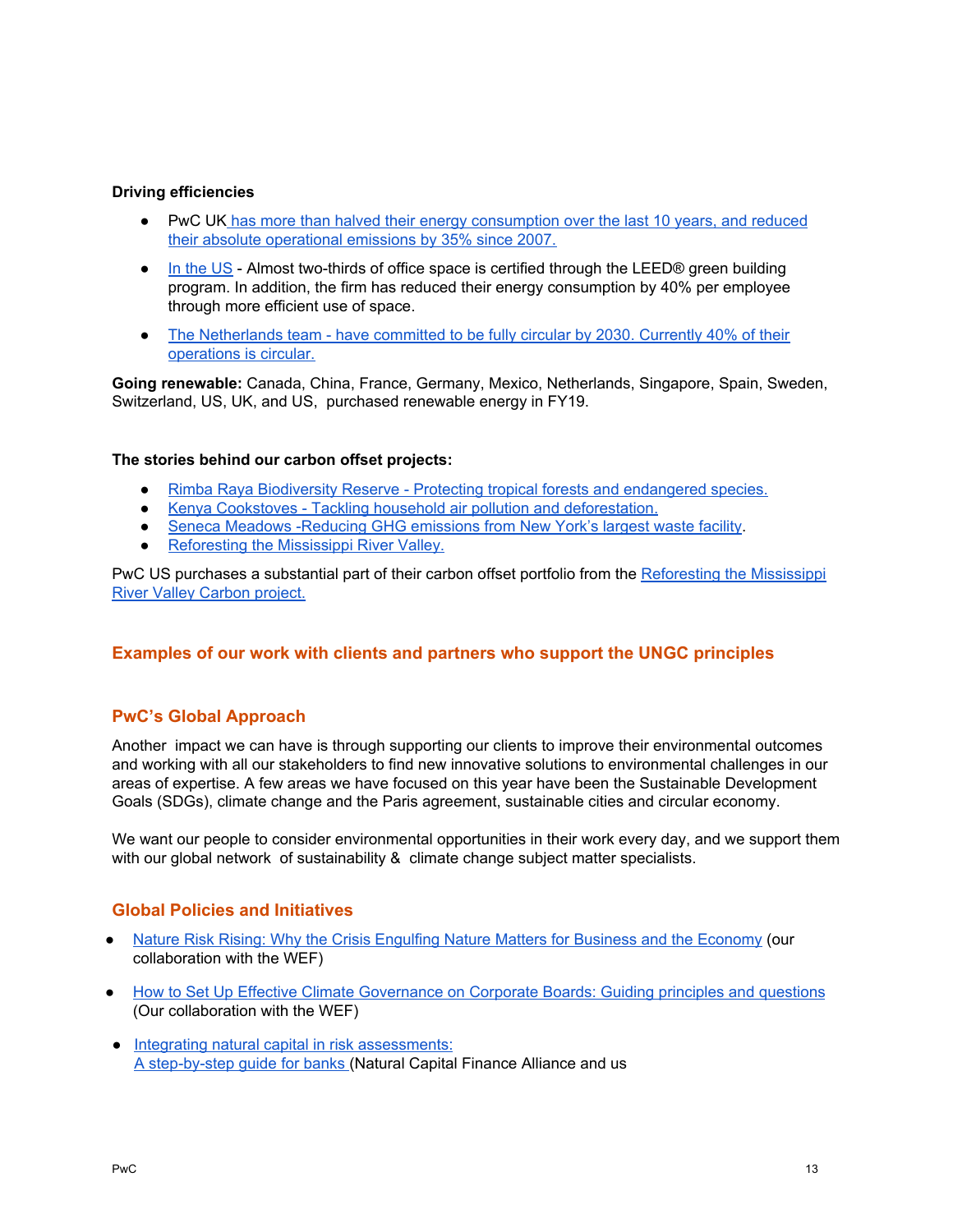- Global states and regional annual [disclosure:](https://www.theclimategroup.org/sites/default/files/global_states_and_regions_annual_disclosure_report_final_web.pdf) How 120 states and regions are [stepping](https://www.theclimategroup.org/sites/default/files/global_states_and_regions_annual_disclosure_report_final_web.pdf) up their climate action (Published by CDP, with our contribution as knowledge partner)
- [Innovation](https://www.pwc.co.uk/services/sustainability-climate-change/insights/innovation-for-earth.html) for the earth
	- [Harnessing](https://www.pwc.com/gx/en/services/sustainability/publications/sustainable-emerging-cities.html) [th](https://www.pwc.com/gx/en/services/sustainability/publications/sustainable-emerging-cities.html)e 4<sup>th</sup> Industrial Revolution for [Sustainable](https://www.pwc.com/gx/en/services/sustainability/publications/sustainable-emerging-cities.html) Emerging Cities(with WEF)
	- [Harnessing](https://www.pwc.com/gx/en/services/sustainability/publications/ai-for-the-earth.html) artificial intelligence for the earth (with WEF)
	- Building [block\(chain\)s](https://www.pwc.com/gx/en/services/sustainability/building-blockchains-for-the-earth.html) for a better planet (with WEF)
- [Scaling](https://www.pwc.com/gx/en/services/sustainability/publications/accelerating-sustainable-development.html) 4IR for the Global Goals
- Our Low Carbon [Economy](http://www.pwc.co.uk/lowcarboneconomy) Index
- Private equity [responsible](https://www.pwc.com/responsibleinvestment) investment survey 2019
- Taking action on SDG [reporting](https://www.pwc.com/gx/en/services/sustainability/sustainable-development-goals/business-reporting-on-the-sdgs.html)
- [Developing](http://www.pwc.com/gx/en/services/sustainability/sustainable-development-goals.html) thought leadership and practical ways for our clients to respond to the SDGs
- SDG [Challenge](https://www.pwc.com/gx/en/services/sustainability/sustainable-development-goals/sdg-challenge-2019.html) 2019
- Circular [business](https://www.pwc.com/gx/en/about/stories-from-across-the-world/leading-the-transition-to-the-circular-economy.html) models
- Helping clients in the forestry, paper and [packaging](http://www.pwc.com/gx/en/industries/forest-paper-packaging.html) sector
- [Transformation](https://www.pwc.com/eur-transformation) in energy, utilities and resources. Strategies to confront rising demand and climate threats.
- [Supporting](http://www.pwc.com/gx/en/about/global-annual-review-2016/what-we-do/supporting-the-paris-agreement-and-the-circular-economy.html) the Paris agreement

#### **Local Firm Examples**

- [Nature](https://www.pwc.ch/en/insights/regulation/nature-is-too-big-to-fail.html) is too big to fail (PwC Switzerland and WWF Switzerland highlight that the financial risks associated with the loss of biodiversity will become increasingly more important in 2020)
- The road to circularity why a circular economy is [becoming](https://www.pwc.nl/en/assets/documents/pwc-the-road-to-circularity-en.pdf) the new normal PwC Netherlands and PwC Germany outline why transformation to a circular economy is necessary.
- Our Planet: Our [Business](https://www.pwc.co.uk/who-we-are/our-purpose/case-studies/our-planet-our-business-at-pwc.html) In 2019 we worked with WWF to shine a light on the ecological crisis which will impact all of our clients.
- How AI can enable a [sustainable](https://www.pwc.co.uk/services/sustainability-climate-change/insights/how-ai-future-can-enable-sustainable-future.html) future (with Microsoft)
- [Intelligent](https://www.pwc.co.uk/issues/intelligent-digital.html) digital
- Building the largest solar farm in the southern [hemisphere](https://www.pwc.com/gx/en/about/stories-from-across-the-world/building-the-largest-sola-farm-in-the-southern-hemisphere.html)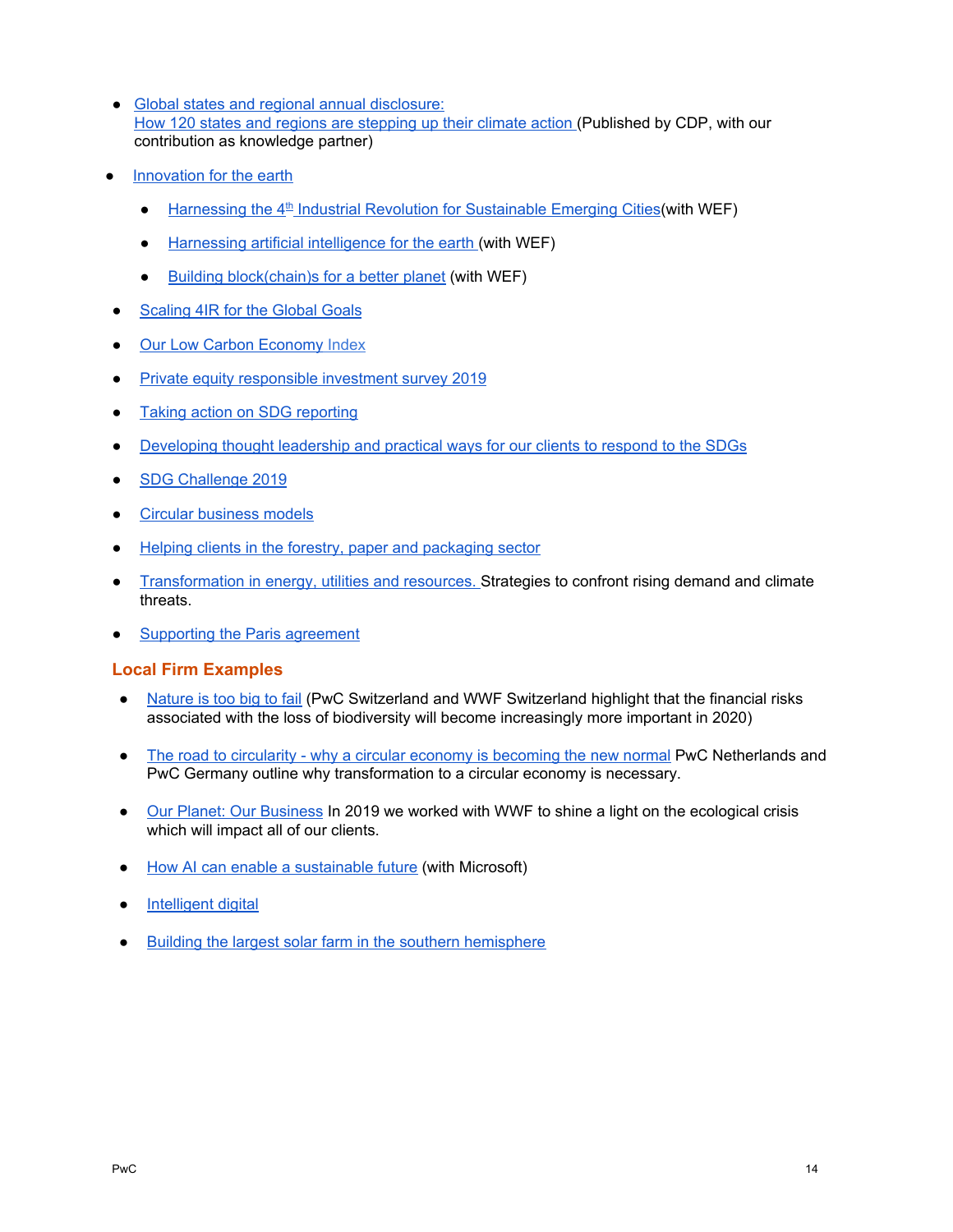## Anti-corruption

### **Anti-corruption Principles**

*Principle 10*: Businesses should work against corruption in all its forms, including extortion and bribery

## Key Area - Anti-corruption overview

#### **PwC's Global Approach**

**Strategic partnerships** – We work extensively with numerous international agencies and national governments (e.g. UN, OECD, World Bank, IMF, European Commission, the Commonwealth Secretariat, the World Economic Forum PACI, Transparency International, etc.) to:

- Build capacity of countries to detect and reduce corruption for example undertaking forensic audits and investigations, conduct training initiatives regarding anti-money laundering (AML), corruption and other key initiatives
- Enhance implementation of AML regulations, and procedures for the recovery of stolen assets
- **●** Extend work on tax reform, illicit financial flows (IFFs), procurement reform, and preventing corrupt companies from winning public contracts.
- We strive to maintain the highest professional standards at PwC and have set expectations for consistent ethical behaviour by all PwC firms across our global network. In response to the very serious and concerning allegations that have been raised, we immediately initiated an investigation.

We also took action to terminate any ongoing work for entities controlled by members of the dos Santos family and are working with our member firms to ensure adherence to the policies we have in place for taking on and maintaining all client relationships.s.

#### **Our Standards and internal quality control measures at territory and network level**–

- Compliance with and as appropriate voluntarily adopting national and international initiatives to prevent corruption
- Established network level standards, policies, guidance and procedures which require compliance by every PwC firm, including a Global Code of Conduct and the Global Tax Code of Conduct principles-based guidance to help our personnel 'do the right thing', as well as detailed policies and guidance supporting the code(s)
- Compliance with our Network Standard on anti-money laundering and anti-corruption, which require each PwC firm to appoint a partner responsible for its implementation and monitoring of performance against its requirements
- All professional staff required to undertake annual training in requirements, procedures and processes in key areas including ethics, anti-corruption and anti-money laundering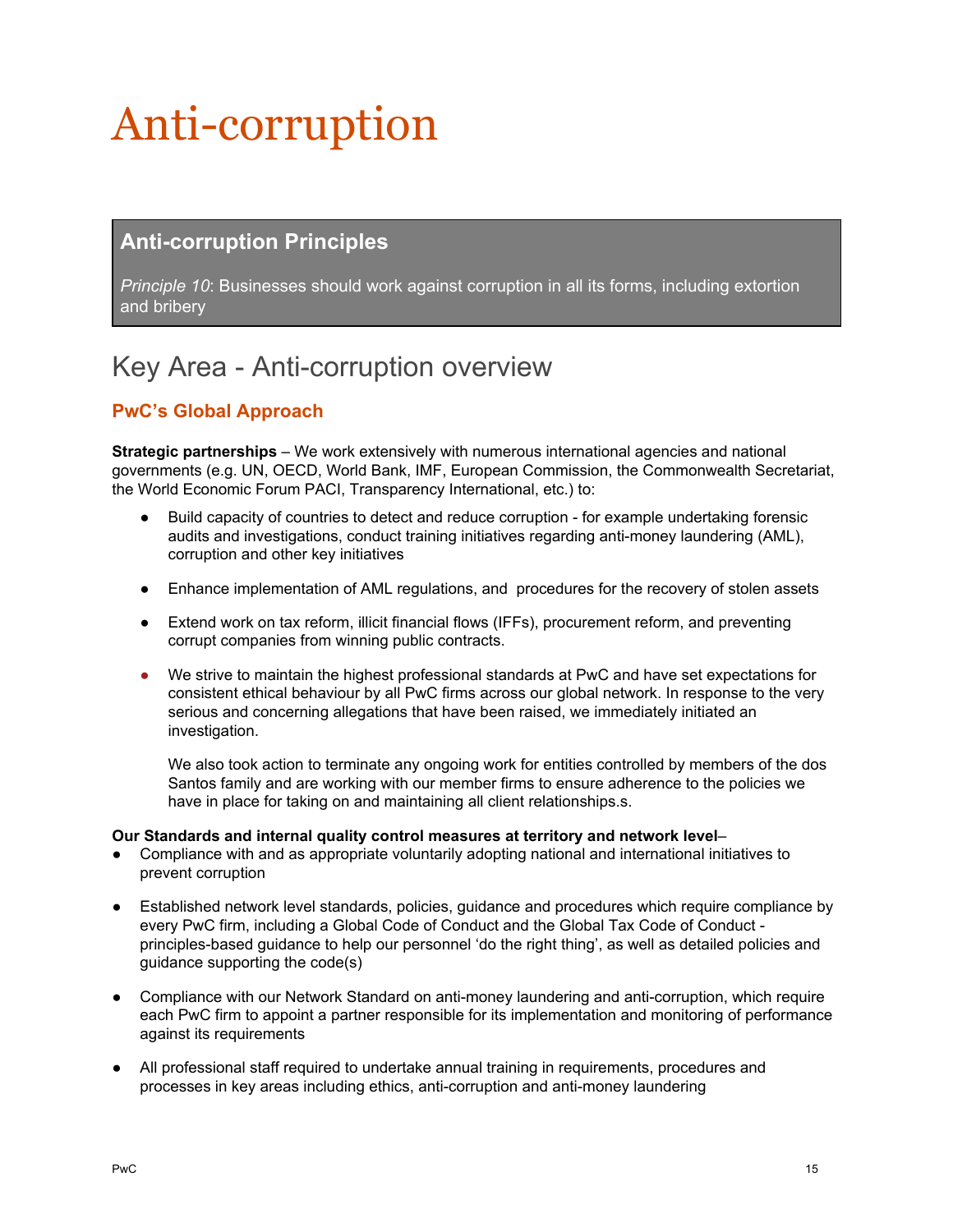- 'Know Your Client' (KYC) processes in place to identify and verify clients including obligations to report suspect transactions where required in national legislation
- Annual territory and network monitoring and remediation of the implementation and effective execution of key compliance standards including the KYC and AML standards, and anti-corruption standards.
- All personnel sign a personal annual compliance confirmation across key compliance areas including: anti-corruption, anti-money laundering, ethics and codes of conduct.
- Network wide e-learn focused on anti-corruption and anti-money laundering.
- We have developed and rolled out policies, guidance and related training (network wide) regarding the International Ethics Standards Board for Accountants (IESBA) Non-compliance with Laws and Regulations standard (NOCLAR).

#### **Global Policies and Initiatives**

- We are a strategic partner to the World [Economic](https://www.weforum.org/communities/partnering-against-corruption-initiative) Forum (WEF) and our Chairman, Robert Moritz is active on the board of the Partnering Against Corruption Initiative (PACI)
- Global Code of [Conduct](http://www.pwc.com/gx/en/about/ethics-business-conduct.html)
- Global Third Party Code of [Conduct](https://www.pwc.com/gx/en/about/ethics-business-conduct/global-third-party-code-of-conduct.html)
- Global Tax Code of [Conduct](https://www.pwc.com/gx/en/services/tax/code-of-conduct.html)
- Governance and [transparency](http://www.pwc.com/gx/en/corporate-governance/index.jhtml) in the PwC network
- Network [Standards](https://www.pwc.com/gx/en/about/global-annual-review-2018/organisation-and-structure.html)
- Ethics and [compliance](https://www.pwc.com/gx/en/about/ethics-business-conduct.html) complaints and allegations reporting policies and processes

#### **Local Firm Examples**

- UK quality and ethics [scorecard](http://www.pwc.co.uk/corporate-sustainability/scorecard.jhtml)
- **Territory Transparency reports** 
	- **[Transparency](https://www.pwc.com/gx/en/about/global-regulatory-affairs/audit/eu-transparency-reporting.html) reporting**
	- [US](https://www.pwc.com/us/en/about-us/pwc-llp-transparency-report.html).
	- Our UK AML Centre of Excellence (Belfast) providing services to our firms & clients

#### **Examples of our work with clients and partners who support the UNGC principles**

#### **PwC's Global Approach**

We do extensive work with and for our clients to support anti- corruption initiatives.

#### **Global Policies and Initiatives**

- Governance, [transparency](http://www.pwc.com/gx/en/audit-services/publications/regulatory-debate/governance-transparency.jhtml) and the audit committee
- PwC's Fraud [Academy](http://www.pwc.co.uk/fraud-academy.html)
- Food supply and integrity [services](http://www.pwc.com/gx/en/services/food-supply-integrity-services/publications/food-fraud.html)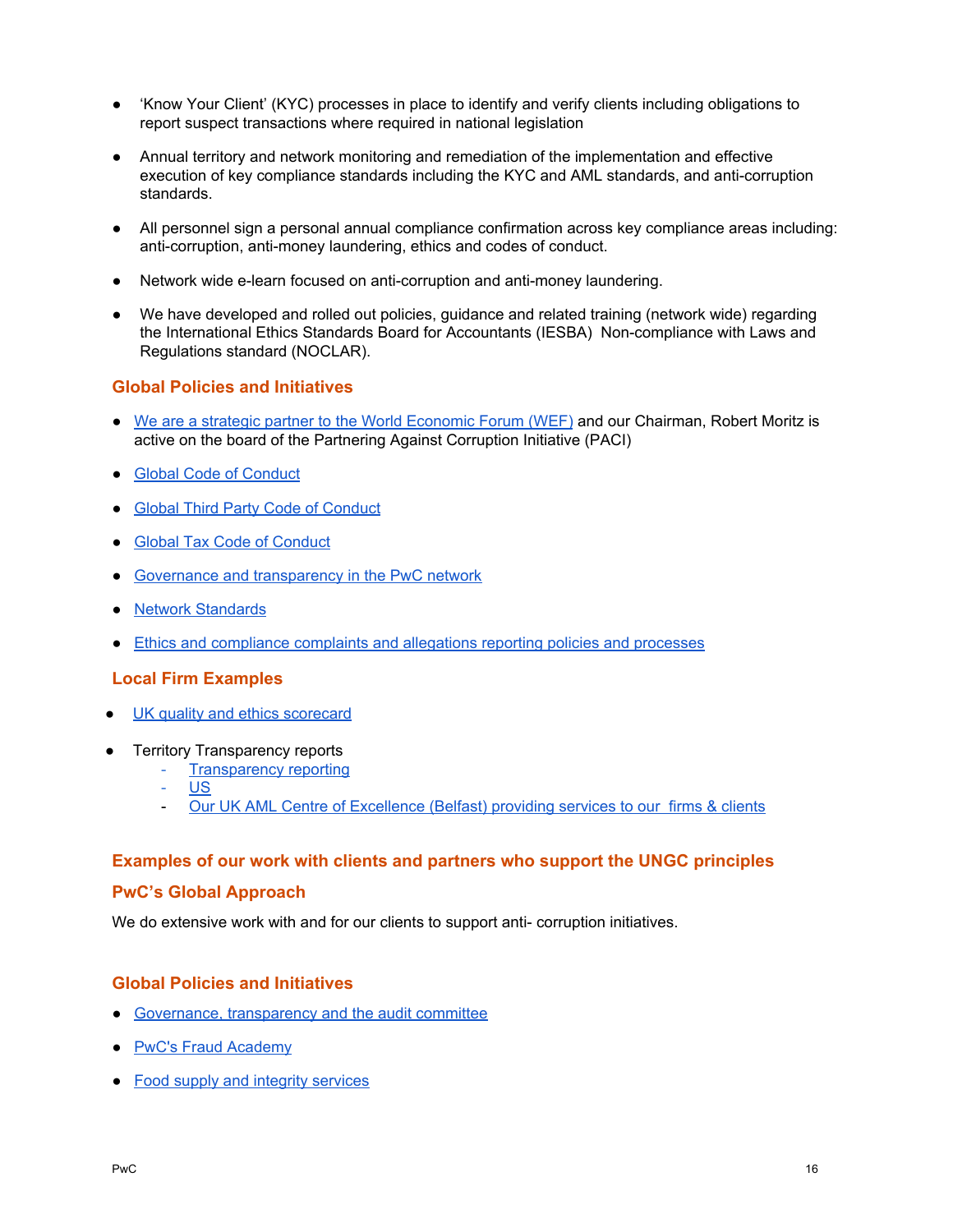- Global [Economic](http://www.pwc.com/gx/en/economic-crime-survey/index.jhtml) Crime Survey (biannual)- one of the broadest and most comprehensive surveys we have conducted. With over 5,000 global respondents, it is focused on facts, figures, trends and regions, as well as on analysing how and where economic crime may be affecting organisations so they can address the issue from both a preventive and strategic perspective.
- Our Forensic [Services](https://www.pwc.com/gx/en/services/advisory/forensics.html) Unit: with more than 4,000 staff across the network, we advise on developing anti-corruption systems and controls for our clients.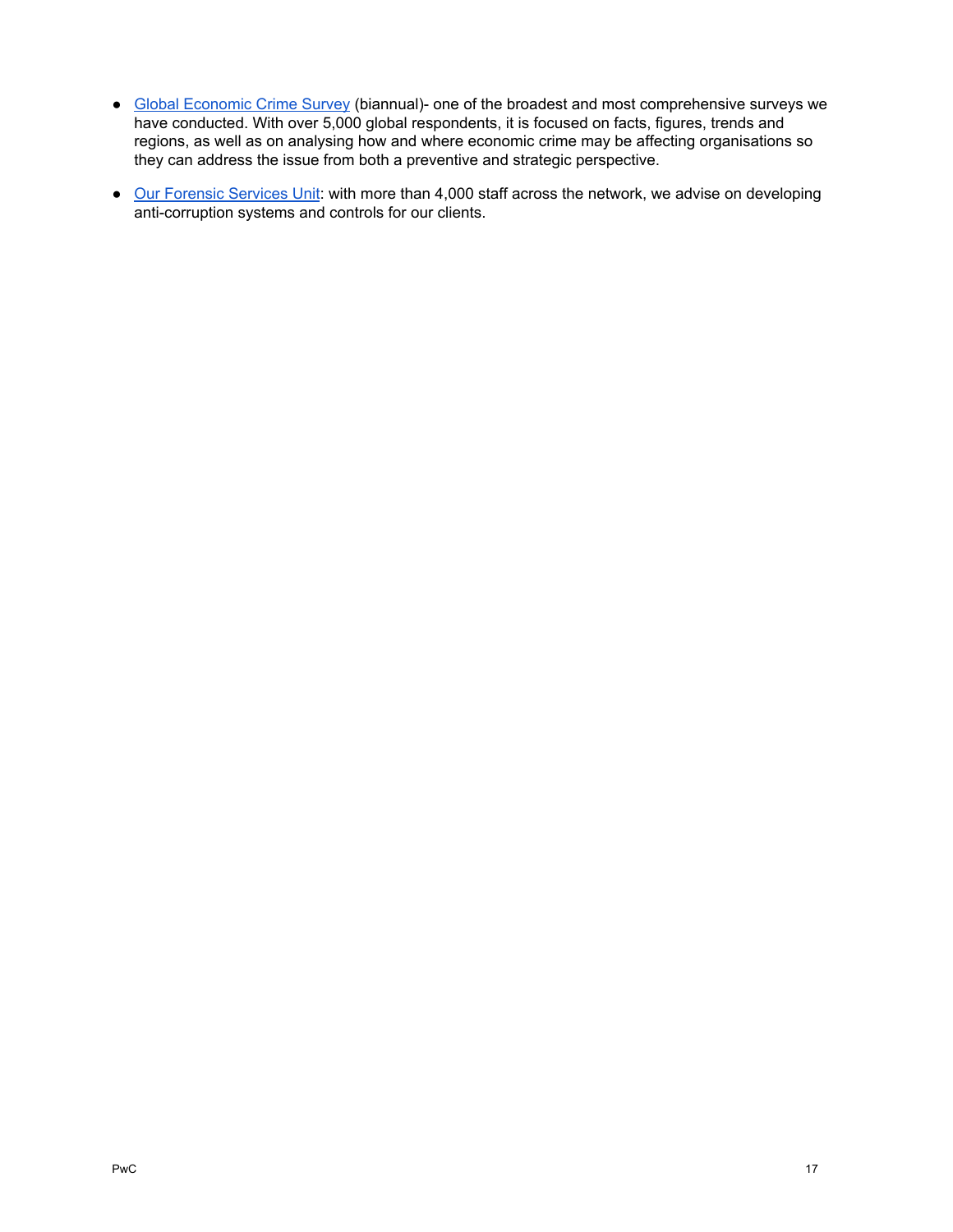### **Appendix I – PwC Global Security**

#### **The information below is accessible to all staff through internal systems.**

We consider the safety and wellbeing of our people to be paramount, and view security as an integral – and integrated – part of every facet of our Network's business.

#### **Proactive risk analysis and security operations**

Amid a challenging environment- with threats ranging from terrorism to climate change and environmental damage-any effort at safeguarding our people begins with identifying and assessing such threats even before they materialise. Consequently, our Global Security team work with both internal and external sources to keep a cautious eye on world events, and proactively works to develop the strategies and programmes-formally documented in our Network Standards-that can help our partners and staff steer clear of, or mitigate, the risks when they appear.

A key example is travel security for our people. Global Security, and the other security professionals in our network of PwC firms, go above and beyond the basics of 'duty of care' by emphasising pre-travel advice; providing briefings; issuing travellers pre-emptive event notifications as necessary; tracking travel to enable real time contact with our people as needed; and working to ensure employees are aware of the 24/7 medical and security assistance that is available to them through our arrangements with leading providers for such services. Additionally, every traveller has access to both web-based travel security information and a mobile app that delivers information and services to their mobile devices, as well as online e-learning to help them be better prepared prior to business travel. Global Security devotes considerable resources to supporting our people working in higher risk locations, enabling them to meet their obligations to clients through the application of carefully considered security protocols and risk mitigation procedures. In addition to these operational, day-to-day activities, Global Security produces regular longer term assessments on key issues and trends, helping give our network leadership a holistic view of the global threat and risk environment.

#### **Incident management and business continuity**

Regardless of the emphasis on prevention, there will always be unforeseen events that require careful response and management. Global Security works with internal stakeholders to continuously develop incident management protocols and capabilities to enable the network to deal with a wide range of possible incidents. PwC firms have developed similar approaches, tailored to their individual circumstances. Additionally, Global Security supports the ongoing development of our Security Operation Centre, which provides 24/7 assistance to our business travellers as well as support to member firm's incident management procedures. Furthermore, Member firms are stepping up efforts to further refine their existing business continuity plans in order to minimise the impact future incidents may have on operations.

#### **Integration**

Security works best when it is involved early and often in almost every aspect of the business, and security solutions are the most effective (and generally more cost effective) when developed in tandem with the full range of stakeholders to a given issue. In this regard, Global Security works closely with colleagues in functional areas across the network, as well as with client engagement teams. In addition, Global Security chairs our Security Group, consisting of the full-time security professionals across our network, to share best practices, leverage experience, and ensure consistency of approach to issues of